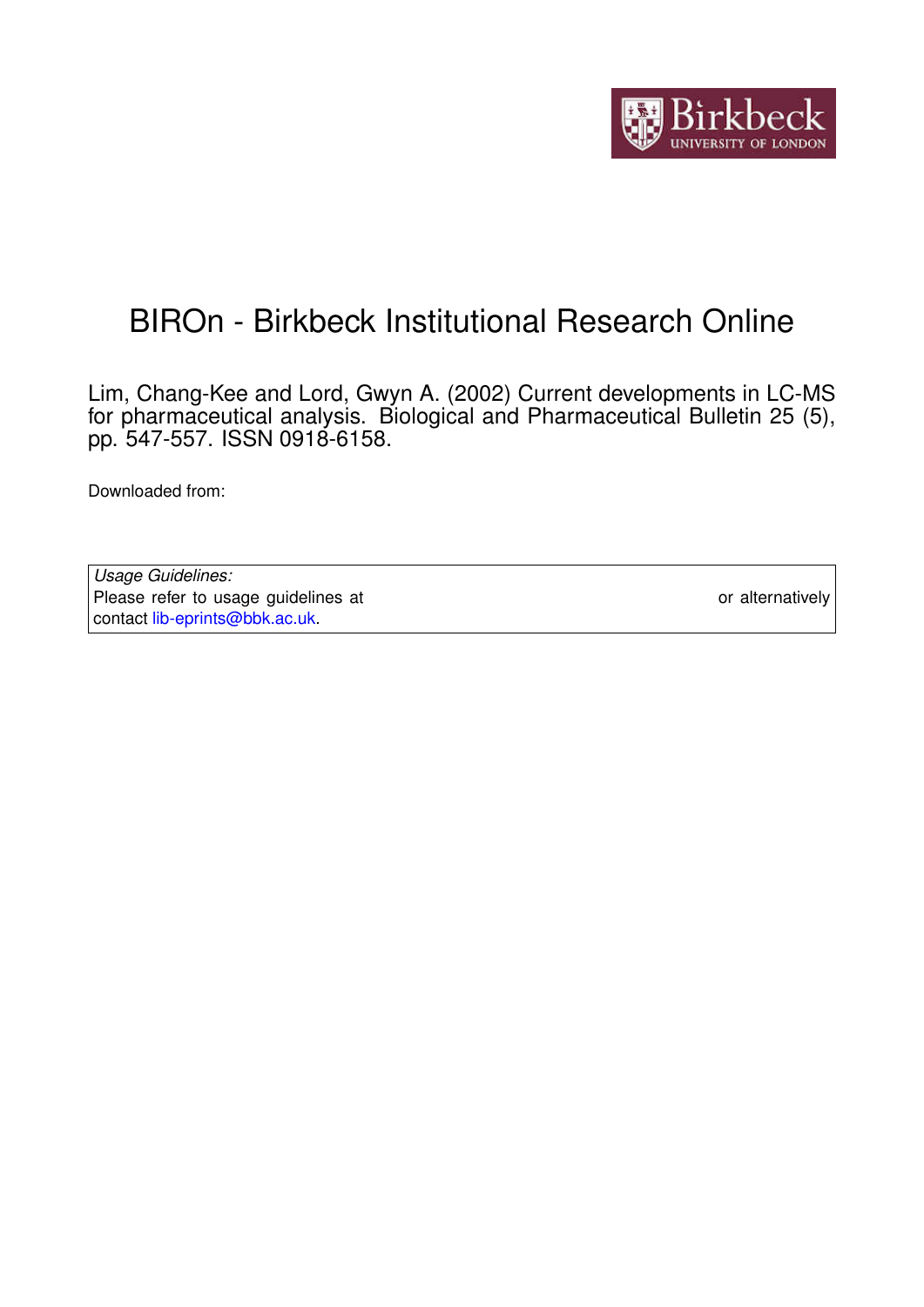# **Current Developments in LC-MS for Pharmaceutical Analysis**

Chang-Kee LIM\* and Gwyn LORD

*MRC Bioanalytical Science Group, School of Biological and Chemical Sciences, Birkbeck, University of London; Malet Street, London, WC1E 7HX, U.K.* Received February 4, 2002

**The current developments in liquid chromatography-mass spectrometry (LC-MS) and its applications to the analysis of pharmaceuticals are reviewed. Various mass spectrometric techniques, including electrospray and nanospray ionization, atmospheric pressure chemical ionization and photoionization and their interface with liquid chromatographic techniques are described. These include high performance liquid chromatography, capillary electrophoresis and capillary electrochromatography and the advantages and disadvantages of each technique are discussed. The applications of LC-MS to the studies of** *in vitro* **and** *in vivo* **drug metabolism, identification and characterization of impurities in pharmaceuticals, analysis of chiral impurities in drug substances and high-throughput LC-MS-MS systems for applications in the "accelerated drug discovery" process are described.**

**Key words** liquid chromatography-mass spectrometry; pharmaceutical analysis; drug metabolism study; drug discovery; impurities identification; high-throughput LC-MS-MS

Liquid chromatography-mass spectrometry (LC-MS) is an analytical technique that couples high resolution chromatographic separation with sensitive and specific mass spectrometric detection. This includes high performance liquid chromatography (HPLC)-MS, capillary electrophoresis (CE)-MS and more recently capillary electrochromatography (CEC)-MS. The technique is still fast developing, particularly in the mass spectrometry area, with vastly improved sensitivity and resolution. It is probably the most powerful technique currently available for pharmaceutical analysis.

This review is intended as a discussion on the current developments of LC-MS in pharmaceutical analysis rather than a review of literature alone. Various LC-MS techniques will be described briefly and the advantages and disadvantages of each will be discussed.

### DEVELOPMENTS IN LC-MS

**Brief History of LC-MS** The last twenty years has seen a dramatic increase in the capabilities of MS. At the beginning of this period the invention of fast atom bombardment (FAB), by Barber *et al.* in 1981,<sup>1)</sup> enabled easier analysis of involatile and thermally unstable molecules, especially those of biological interest. It may be argued that this technique acted as a catalyst for the development of other ionization techniques, such as matrix-assisted laser desorption/ionization (MALDI) and electrospray ionization (ESI), applicable to such molecules.

The combination of liquid chromatographic techniques with MS has been an important development. Early interfaces were concerned with coping with the potential of 1 l/min vapour in the MS ionisation source vacuum that would be generated by eluent from typical analytical columns flowing at 1 ml/min. This was achieved by evaporating solvent on a heated moving belt,<sup>2,3)</sup> or the use of very low flows, such as direct liquid introduction<sup> $4,5$ </sup> and continuousflow FAB (CF-FAB).<sup>6)</sup> Thermospray<sup>7)</sup> and particle beam<sup>8)</sup> interfaces were improved methods during the 1980s.

**Atmospheric Pressure Ionization (ESI and APCI)** Over the last decade, ESI and atmospheric pressure chemical ionization (APCI), have become the dominant techniques superseding thermospray *etc.* and are likely to remain so for the foreseeable future being inherently the most suitable for analytes in solution presented to the MS. ESI was originally proposed by  $Dole<sub>2</sub><sup>9</sup>$  who suggested using charged droplets as a source of ions for  $MS$  and  $Fenn<sup>10</sup>$  pioneered its development as an ionization source for MS, leading to the first commercially available instrument in 1989.

In essence, the electrospray process involves producing a fine spray of ionized droplets from the outlet of a capillary carrying a liquid stream, which may be eluent from HPLC, CE, CEC or direct infusion of sample solution. This is achieved by applying a high voltage (typically 3—5 kV) to the outlet of the capillary at the spray tip, which creates a high electric potential and causes the production of a fine mist of droplets. This occurs at atmospheric pressure, hence the term atmospheric pressure ionization (API), is used. This process of nebulization may be aided by use of gas, usually nitrogen in pneumatically-assisted electrospray, called "ionspray" by the developers of this technique, $^{11)}$  or by ultrasonic nebulization.12) Nitrogen is also used as an aid to evaporate solvent from the droplets, which become smaller and hence the charge density increases until a point of instability is reached when the droplets break into smaller droplets. This process continues until de-solvated ions are produced, which pass into the high vacuum of the mass analyser through a small opening guided by electrical potential difference. A fuller explanation of the process is beyond the scope of this review, but a dedicated book<sup>13)</sup> and review<sup>14)</sup> provide more information.

ESI is a "soft" ionization technique in that little fragmentation is produced, forming protonated or de-protonated ions respectively for positive and negative mode MS. Generally, negative mode is less sensitive, except where the nature of the analyte leads to the formation of stable anions, such as with carboxylic acids. An important feature of ESI is that multiply charged ions may be produced with large molecules, enabling their analysis in mass analysers with limited mass range. Mass analysers measure mass (*m*) to charge (*z*) ratio, *m*/*z*. In most ionization processes predominantly singly charged ions are produced where  $z=1$  and  $m/z =$ mass, but *z* can be very large in ESI, especially for proteins. However, for molecules below about 1000 Da, then ESI produces predominantly singly charged ions usually. This would be the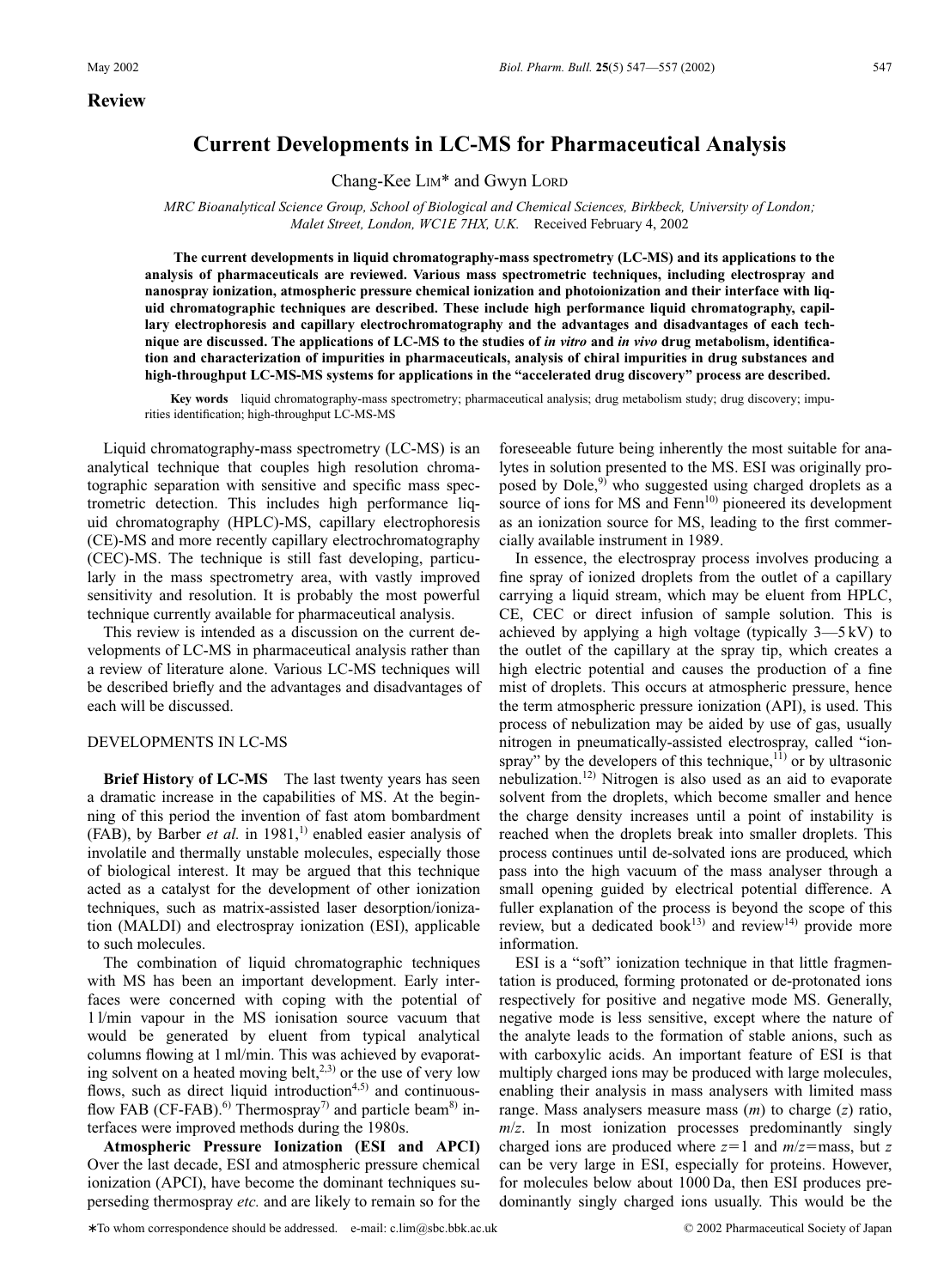case for the vast majority of drug substances currently in use, but peptides and proteins are growing in importance in the pharmaceutical field.

The development of ESI led to a great increase in the use of LC-MS, it proving to be an efficient ionization technique, especially for polar compounds and very compatible with solvents used for reversed-phase HPLC. However, the early interfaces operated at flow rates in the low  $\mu$ l/min range, which was too low for the typical 1 ml/min flow rates from analytical HPLC columns. Thus, it was necessary to split the flow or use capillary/microbore HPLC columns. The development of nebulization aids as mentioned above enabled higher flows to be accepted so that analytical columns could be connected directly with no splitting of eluent. In addition, aided nebulization produced better droplet formation with a wider range of solvents. Although eluent splitting is now strictly not necessary, it is often advantageous to split the flow from analytical columns or use capillary/microbore columns, keeping the ESI source cleaner and maintaining sensitivity. A further reason relates to the way ESI interfaces behave. Detectors in chromatography are of two main types, *concentration-sensitive* and *mass-sensitive*. 15) UV detectors respond to changes in analyte concentration and are thus of the former type, while mass-sensitive detectors such as mass spectrometers respond to changes in the analyte mass flow. The response then is proportional to the absolute mass of analyte passing through the instrument, rather than concentration. There is an exception to this classification where mass spectrometers fitted with ESI sources behave essentially in a concentration-sensitive way.16) Thus, smaller diameter HPLC columns show higher sensitivity when coupled with ESI-MS, since the analyte is more concentrated, eluting in a smaller volume of eluent. A further advantage of using smaller diameter columns and their low eluent flow rate, is that less sample, buffer and contaminants enters the mass spectrometer. Consequently, the ionization source remains cleaner for a longer period, maintaining sensitivity.

A development of ESI, APCI, produces ions by a corona discharge at atmospheric pressure. APCI is mainly applied to rather less polar compounds than ESI, up to about 1500 Da, generally producing singly charged ions and is able to accept flow rates of 1—2 ml/min, utilizing a heated nebulizer to evaporate solvent. The technique is also less susceptible than ESI to ion suppression and has a wider dynamic concentration range, but is unsuitable for thermally unstable compounds. In addition, APCI can produce unexpected fragmentation, unlike ESI, which being a "soft" ionization method causes little fragmentation. "In-source" fragmentation can be induced by raising the sample cone voltage or MS/MS studies can be performed in a suitable instrument.

**Microspray and Nanospray** There have been further developments with ESI involving the use of lower liquid flows. Chowdhury and Chait in  $1991^{17}$  showed that a needle with a fine taper would allow aqueous solutions to be analyzed by ESI. The taper caused a higher electric potential to be produced at the capillary tip facilitating droplet formation and producing more efficient ionization and hence higher sensitivity. Several groups then pursued the development of low-flow interfaces, including Gale and  $Smith^{18}$  and Emmett and Caprioli,<sup>19)</sup> the latter using the term "micro-electrospray" to describe their sub  $\mu$ l/min flow rate technique. Wilm and

 $Mann<sup>20,21</sup>$  used even lower flow rates of nanolitres per minute in their "nanospray" technique, employing capillaries with a tapered outlet of  $1-2 \mu m$  inner diameter (i.d.). This method was initially developed for the analysis of single protein samples deposited in the capillary, allowing electrospraying for about 20—30 min from 1  $\mu$ l of sample solution. This allowed ample time to carry out full scan and tandem MS/MS studies with very low sample consumption. This original description of nanospray was an off-line technique of course, but may equally be applied to on-line LC-MS.

The requirements for micro/nano-spray are a low i.d. capillary outlet, usually incorporating a tapered tip and electrical contact, which is usually *via* metal coating of the capillary tip, typically applied by gold deposition. Drawbacks with the technique include the need for a skilled operator and the metal tip coating is not robust, although it is possible to make electrical connection at a coupling prior to the tip.

**Microfluidics** On an even smaller scale, microfluidic chip devices were first reported for ESI-MS in  $1997.22-24$ ) These devices incorporated etched microchannels on glass chips from which solutions were electrosprayed from the microchannel exit. Separations such as CE and CEC can be performed on these chips within extended length channels, often with a serpentine configuration. Figure 1 shows a diagrammatic representation of a electrospray chip made by Lee *et al.*25) and incorporating needles at the channel exits for electrospray. The advantage of using such systems again relates to their possibilities in high throughput analysis and in automation. There are further developments in this area, including even the incorporation of a mass spectrometer on a chip. A recent short review on the topic provides further information.<sup>26)</sup>

**Matrix Effects** Probably the widest application of LC-ESI-MS is in analysis of compounds such as pharmaceuticals in complex biological matrices. However, the presence of components in the matrix can suppress the analyte response, probably by competition for the ESI droplet surface and hence ionization. These effects can cause differences in response between sample in matrix and standards, leading to difficulties in quantitative analysis and compound identification. This emphasises the importance of the chromatographic step in the analysis, where good separation can reduce or eliminate these effects. It is interesting to note that it was thought that the invention of coupled MS/MS instruments



Fig. 1. Diagrammatic Representation of Electrospray Chip Adapted from ref. 25.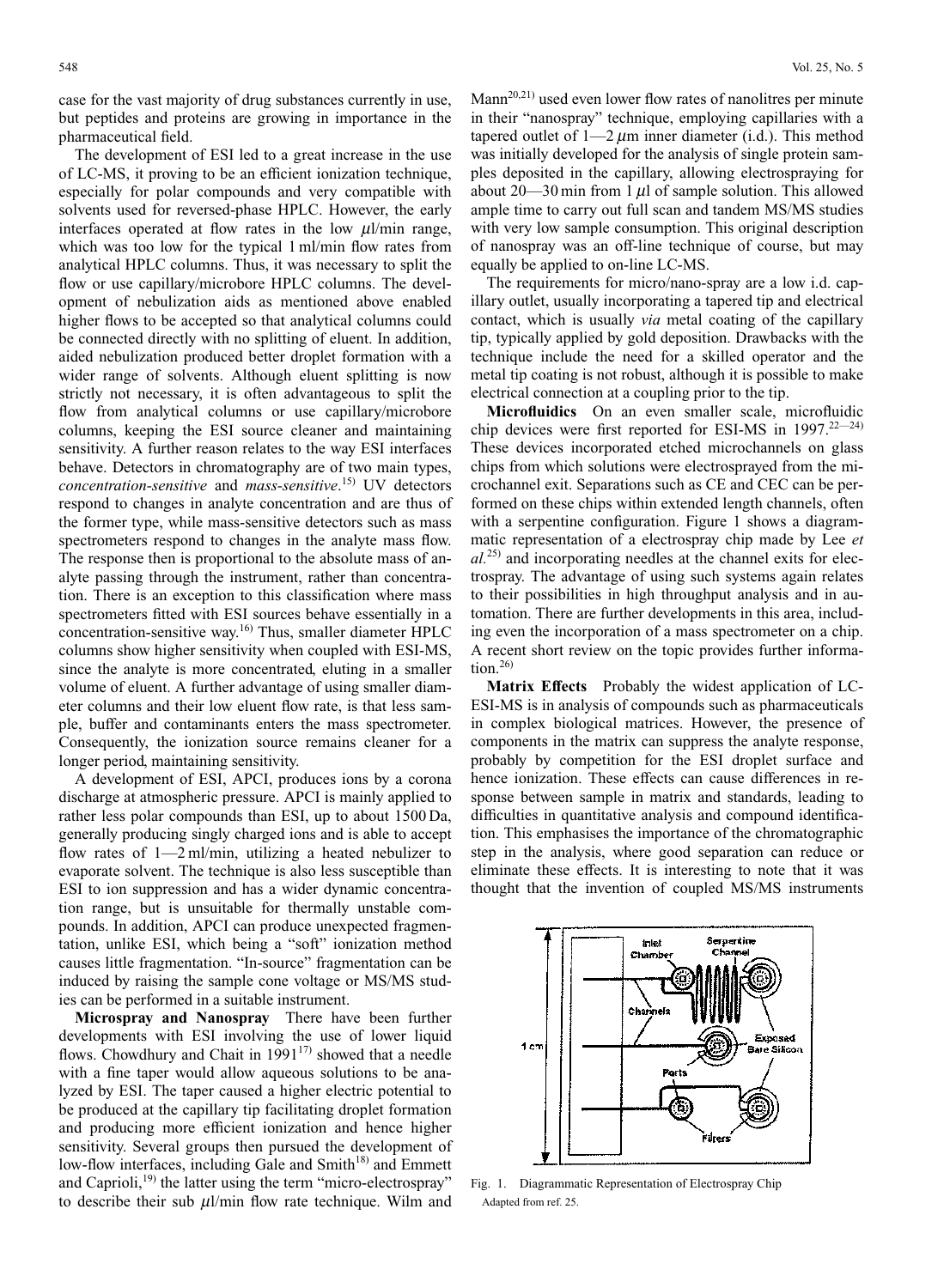would enable analysis of mixtures without separation, but suppression effects prevented this of course.

Generally, inorganic buffers should be avoided for ESI, since being involatile they accumulate in the ion source and preferentially ionize at the expense of the analyte. Ammonium acetate and formic acid are preferred to promote ionization and act as chromatographic buffers.

Trifluoroacetic acid (TFA) requires a particular mention. TFA and other volatile strong acids used as modifiers in HPLC are not usually compatible with ESI-MS, since they cause ion suppression. In positive ion mode, detection limits for basic compounds are reduced to about one-tenth compared to when acetic acid is used.<sup>27)</sup> Signal suppression is caused by strong ion pairing between the TFA anion and the protonated analyte cation of basic molecules, effectively making them neutral.<sup>28)</sup> In negative ion mode, complete suppression of analyte can occur by TFA competing for charge.<sup>29)</sup> Aqueous solutions of TFA have high conductivity and surface tension, which causes spray instability in ESI and many methods have been reported to try to reduce these effects. For example, Kuhlmann *et al.*,<sup>28)</sup> used post column addition of propionic acid and isopropanol to improve positive mode ESI-MS. Isopropanol functioned to lower the surface tension, which showed only slight improvement in sensitivity, whilst propionic acid had a larger effect. The hypothesis is that propionic acid as a weaker acid competes with TFA for protons and because TFA is more volatile, it evaporates faster from the electrospray droplet. This results in the acid equilibrium being driven toward deprotonation of the weak acid as the droplet gets smaller and formation of a weak ion pair between analyte and the weak acid anion. This ion pair is sufficiently weak, compared to ion pairing with TFA, that the analyte ion may be ejected and hence sensitivity is improved. Other techniques for improvement of sensitivity include the recent report on the use of on-line membrane extraction of TFA for negative mode ESI-MS by New *et al*. 29) These techniques may find application where TFA is used in preference for substitution with a more MS compatible buffer such as ammonium acetate. TFA providing superior chromatographic resolution in many cases, especially for peptides and proteins.

**Other Ionization Methods** An ideal ionization source is one that ionizes all analytes with the same efficiency. However, suppression effects are a major obstacle in achieving this ideal situation.

A relatively new method of ionization for LC-MS is atmospheric pressure photoionization (APPI).<sup>30,31)</sup> The mechanism for APPI is proton absorption and electron ejection from a molecule to form a charged molecular ion in the case of non-polar compounds. This process is independent of the presence of other molecules and does not suffer from ion suppression effects it is claimed.<sup>30)</sup> In the presence of water or protic solvents, protonated molecule ions can be formed, as with ESI. A further development of the technique uses an ionizable dopant, whose ions react with analyte to improve analyte ionization and sensitivity.<sup>31)</sup> In this case, similar behaviour to corona discharge APCI is shown, being suitable for compounds with high basicity or acidity in the gas phase. Thus, protonated or de-protonated ions are formed respectively. At present, the techniques have been applied to a limited range of test compounds and further demonstration of applicability to a range of real samples is needed to prove the worth of what seems to be a very interesting development.

Developments continue in coupling LC with other ionization techniques, for example, Cappiello *et al.*32) describe two approaches for coupling electron ionization (EI), with capillary HPLC. The first method uses a micro-scale particle beam interface called "Cap-EI" and uses nitrogen to nebulize the liquid stream at  $1-5 \mu$ l/min. The second method involves interfacing into a modified EI source at lower flow rates of about 1  $\mu$ l/min. The advantage of using EI ionisation is the possibility of producing library searchable spectra for compound identification from suitable small/medium size molecules of low polarity. The technique is not as widely applicable as ESI, but could offer an additional useful method for analysis.

MALDI will not be discussed here, although being an important technique, it is not routinely connected to LC at present in a dynamic way, instead, fractions are collected for subsequent analysis. For example, HPLC peptide fractions collected on polymer membranes for later analysis by MALDI.<sup>33)</sup> Gusev has recently reviewed interfacing MALDI with column and planar separations. $34$ )

**CE and CEC** CE interfacing is now almost universally *via* ESI and nanospray is ideal, since it operates at flow rates typical of those produced in CE. Conventional ESI operates at higher flow rates, necessitating a "make-up" flow to about 5 ml/min and this is best provided *via* a co-axial system, as originally described by Smith's group.<sup>35)</sup> The make-up liquid is typically an organic solvent such as methanol, facilitating more efficient spray production when mixed at the capillary tip with the usually aqueous CE eluent. Developments in CE/MS have been reviewed.36)

CEC utilizes the same interfaces as CE, as may be expected, being very similar techniques. CEC uses capillaries, typically  $50-100 \mu m$  i.d., packed with HPLC stationary phases. Flow of eluent is achieved by electroosmotic flow, rather than hydrodynamic pumping as in HPLC and separation may be considered a mixture of CE and HPLC partition mechanisms. The first coupling of CEC with MS was by Verheij *et al.*,<sup>37)</sup> who used pressure assistance for eluent flow in the technique known as "pseudoelectrochromatography" and CF-FAB-MS. True CEC with pure electroosmotic flow was also first coupled to  $CF\text{-FAB-MS}^{38)}$  but virtually all subsequent reports have used ESI. A review<sup>39)</sup> and a dedicated  $book<sup>40</sup>$  provide further information.

As noted in the section on matrix effects, the use of inorganic buffers that are common in CE/CEC are not desirable and suitable alternatives should be used if possible. However, because the flow rates are so low in these techniques, then a limited amount of inorganic buffer can be tolerated, especially when diluted by a make-up liquid.

**Mass Analyzers** Developments in time-of-flight (TOF) analysers have been rapid over the last few years, particularly because of developments in digital electronics. The resurgence of interest in TOF analysers probably arose from their use in MALDI. Initially, TOF was a low resolution technique, but is now capable of 20000 plus, resolution, largely because of the use of a reflectron. This resolution allows "exact mass" measurements to be made on small/medium size molecules, from which empirical formula can be determined. Other advantages of TOF analysers include fast spec-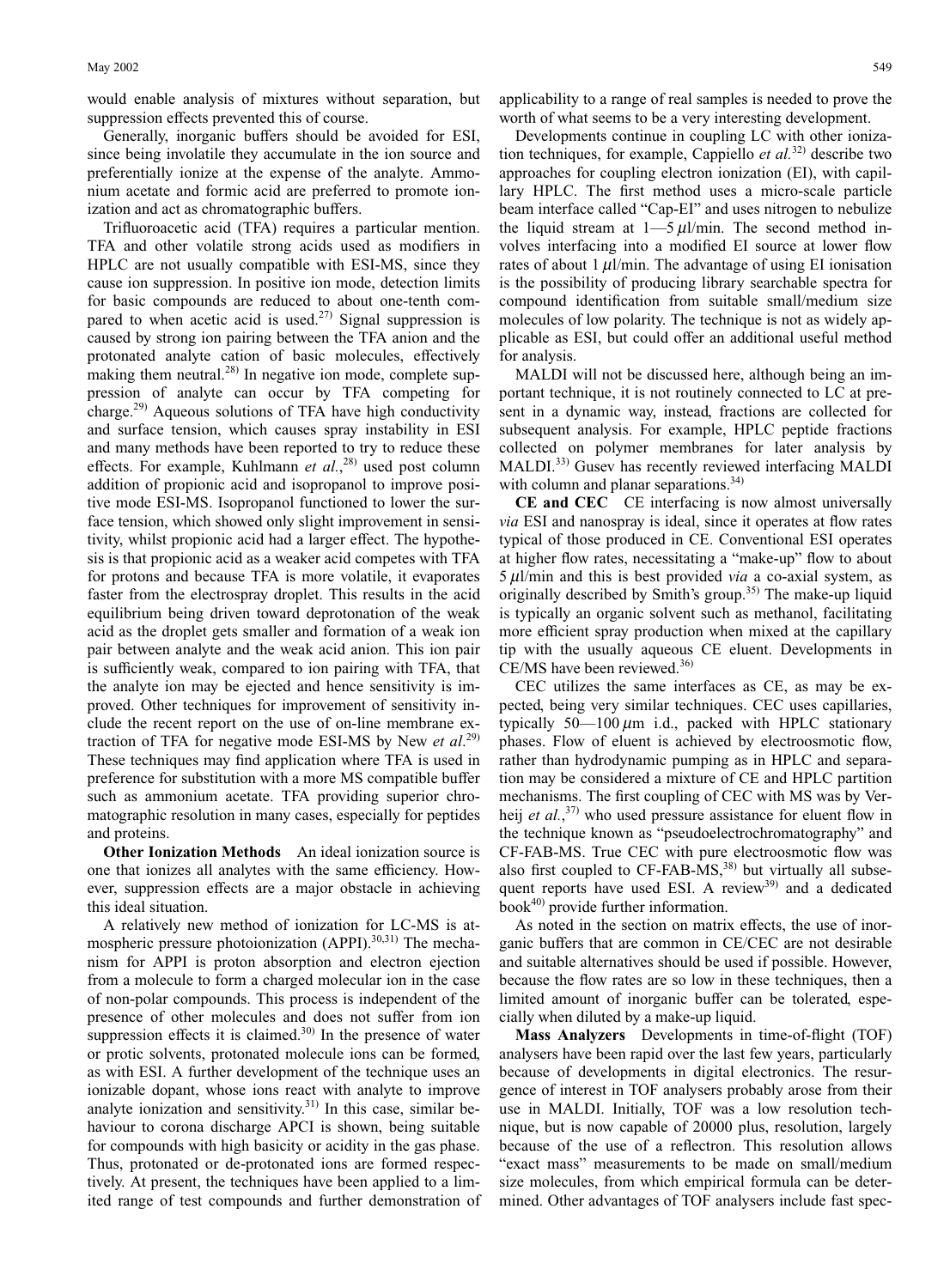

Fig. 2. Diagrammatic Representation of Q-TOF Mass Spectrometer with "Z-Spray" (Micromass)

tral acquisition, accuracy in mass measurement arising from stability over the  $m/z$  range and no theoretical limit to  $m/z$ .<sup>41)</sup> The use of TOF instruments is likely to continue to increase for the foreseeable future, superseding the use of magnetic sector instruments in many areas.

Pharmaceutical compound analysis in the recent past has been dominated by the use of quadrupole and to a much lesser extent, ion-trap instruments, coupled with API sources. This was due to their relatively low cost, small size, mass range and reasonable scanning speed. Coupled tandem MS/MS quadrupole systems in particular have provided structural information and highly selective detection and quantification of specific metabolites by improvements in signal to noise. However, ESI-TOF instruments are now becoming more prominent in drug analysis, especially when coupled with a quadrupole analyzer as a Q-TOF tandem MS/MS instrument. In addition to the advantages of TOF analyzers noted before, the resolution of a Q-TOF instrument is improved by ion focussing in the quadrupole, although mass range is reduced, but duty cycle is also reduced. Figure 2 shows a diagrammatic representation of a Q-TOF instrument fitted with an orthogonal ESI source.

A Q-TOF instrument allows exact mass information to be obtained on both product and precursor ions in a tandem MS/MS experiment, improving analytical capability. Comparison of the performance of a Q-TOF with a Quadrupole MS/MS instrument for analysis of a drug in plasma, showed the former better in overcoming interference from matrix by more accurate mass measurements.<sup>42)</sup>

TOF analyzers are able to acquire spectra at a very high rate, in the microsecond range, resulting in high sensitivity and the ability to acquire sufficient data from very narrow chromatographic peaks. Quadrupole only analyzers show much lower sensitivity because they scan (as do magnetic sector analyzers) and spend very little time at any particular  $m/z$  value. For this reason they show highest sensitivity, similar to a TOF instrument, in selected ion monitoring (SIM) or selected reaction monitoring (SRM) modes, particularly relevant for quantitative work. In acquiring product ion spectra, the Q-TOF instrument is 10—100 times more sensitive than a quadrupole MS/MS instrument, measuring samples in the femtomole range.<sup>43)</sup>

High throughput analysis with fast chromatography produces very narrow chromatographic peak widths of only a few seconds, as does CE, but a TOF instrument can acquire spectra fast enough to determine them at high accuracy. This obviates, to an extent, the inherent problem of poor chromatographic efficiency.

Fourier transform-ion cyclotron resonance (FT-ICR), a technique of very high mass resolution will not be discussed in any depth, at present, instrumentation is large, complex and expensive. However, with advances in technology it will become much more prominent in the future, especially in the field of proteomics, for example, capillary HPLC has been coupled to FT-ICR *via* ESI for proteomics.<sup>44,45)</sup> The technique has a useful mass range of about 10000 with capability of 1 million resolution.

**LC-MS Instrumentation** Many instrument manufacturers now offer combined, integrated HPLC/MS systems, especially resulting from recent HPLC and MS instrument company mergers. However, it is often desirable for the user to purchase separate instruments, to achieve the best performance. The only drawback with this is that if instruments are purchased from different manufacturers, then software may not be compatible. However, this is becoming less of a problem, as software is available from some manufacturers that will operate instruments from others, especially MS operating systems that can also control several different types of HPLC system.

ESI sources are now usually orthogonal to the analyzer, rather than in-line, resulting in the maintenance of high performance by reduction of source contamination, for example, the "Z-Spray" ESI source by "Micromass" (Micromass Ltd., Manchester, U.K.).

The pharmaceutical industry over the last ten years has made increasing demands for faster analytical methods, particularly because of the high sample throughput generated by combinatorial chemistry. LC/MS has been the most prominent technique, with its high sensitivity and specificity. Very fast LC gradients of only a few minutes are now used on short columns (typically 3—5 cm long), compared to separations previously on 25 cm long columns with 30—60 min gradients. However, there are limitations of using short columns with fast gradients where chromatographic separation is likely to be incomplete. Suppression effects mentioned above can be a significant problem.

Samples are also analyzed without any separation by flow injection analysis (FIA), directly into the MS, but again there are inherent problems of ionization suppression.

Fraction collection coupled with LC/MS has also recently been introduced by several manufacturers. These are similar to the previously available systems where selected fractions are collected by their response on a UV detector. For MS, the expected mass triggers collection of a fraction from the eluent at a split, prior to the MS. UV detection in parallel with MS also provides further structural information and indication of purity and may display components not observed on the MS (because of inability to ionize or ion suppression).

With the advent of fast acquisition TOF MS, it has become possible to maximize sample throughput with multiple inlet systems into one MS to make most economic use of a high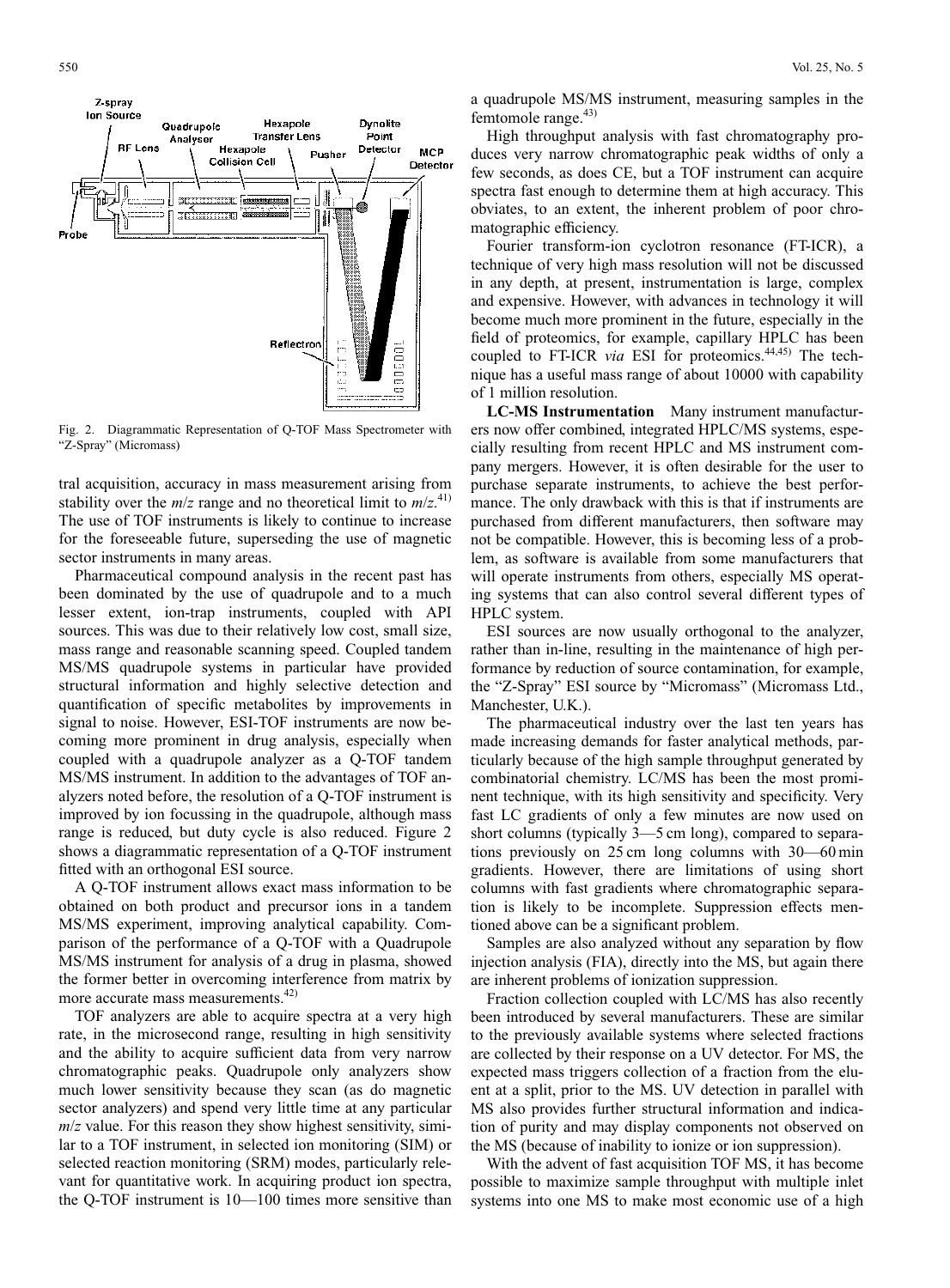cost instrument. De Biasi *et al.*46) have described the use of four HPLC columns in parallel coupled to one ESI-TOF instrument. The MS was fitted with a four-channel multiplex ESI source, in which each of the four liquid streams is sampled for 0.1 seconds, resulting in the production of individual mass spectra synchronized to each HPLC column. This system has been developed commercially by "Micromass" (Micromass Ltd., Manchester, U.K.) and coupled to their MS instruments. Further developments include use of an eightchannel multiplex ESI source and of particular note is the availability of a dual ESI inlet system. $47)$  This has been developed for accurate mass work where the sample and calibrant may be analyzed in rapid succession and improve accuracy of mass measurements. Another approach<sup>48)</sup> uses three switching valves and four HPLC columns for staggering injections onto the columns and allowing the mass spectrometer to continuously analyze the chromatographic window of interest. Using this approach, the optimized run time is slightly greater than the sum of the widths of the desired peaks.

Combinatorial chemistry has also led to the use of 96-well microtitre plates and their coupling with analytical systems. For example, Liu *et al.*<sup>49)</sup> used a multichannel device with an array of 96 electrospray tips for MS analysis, with potential to analyze 720 samples per hour.

The result of this improved ability to analyze many more samples in a given time and faster acquisition MS instruments is the production of large amounts of data. This is becoming a major issue and improvements in data management are needed utilizing automated processing and interpretation.

#### APPLICATIONS OF LC-MS

The major applications of LC-MS in pharmaceutical analysis have been in drug metabolism studies, the analysis and identification of impurities and degradation products in pharmaceuticals and the isolation and characterization of potential drug substances from natural or synthetic sources.

**LC-MS in Drug Metabolism Studies** The metabolism of a potential new pharmaceutical must be studied before it can be considered for further development into a therapeutic agent. A good drug should ideally be metabolically stable and show a good pharmacokinetic profile with high bioavailability and long half-life. Some metabolites may also be more pharmacologically active or more toxic than the parent drug. Characterization of the major and active metabolites helps in the discovery and design of new drug candidates with improved pharmacological activity, metabolic stability and toxicology profile.

LC-MS is the method of choice for the study of drug metabolism because of its sensitivity and specificity. It also provides molecular weight information and fragmentation patterns for structure elucidation. Which ionization technique is used will depend on the structure and the acidity or basicity of the drug studied. In general, positive or negative ion ESI is preferred for strongly basic or acidic drugs respectively, while APCI is more suited for the less basic/acidic or neutral molecules.

*In Vitro* **Drug Metabolism** The liver is the primary organ that metabolizes drugs. Preliminary studies of drug metabolism have therefore commonly been carried out *in*



Fig. 3. HPLC-ESI-MS Separation of Droloxifene and Its Metabolites

Droloxifene was incubated with human liver microsomes for 30 min and the resulting metabolites separated by isocratic HPLC on a Hypersil-ODS column (5  $\mu$ m particle size,  $250\times4.6$  mm i.d.) with 70% methanol in 0.5 M ammonium acetate as mobile phase at a flow rate of 1 ml/min. Detection was on-line (1 : 9 split), using a Micromass Quattro II ESI-MS in positive ion mode. Peaks: 1, *N*-desmethyldroloxifene (*m*/*z* 374); 2, droloxifene (*m*/*z* 388); 3, a-hydroxydroloxifene (*m*/*z* 404); 4, 4-hydroxydroloxifene (*m*/*z* 404); 5, droloxifene *N*-oxide (*m*/*z* 404).

*vitro* with liver microsomal preparations or hepatocytes.<sup>50—52)</sup> These provide good initial indication of the metabolic fate of a drug.

The metabolism of droloxifene,<sup>53)</sup> an analogue of the antibreast cancer drug tamoxifen, by human liver microsomes is an example of the application of LC-MS in an *in vitro* metabolism study. The HPLC-ESI-MS mass chromatogram is shown in Fig. 3. The metabolites identified (Fig. 4) are *N*desmethyldroloxifene  $[(M+H)<sup>+</sup>, m/z 374]$ , 4-hydroxydroloxifene  $[(M+H)^+, m/z \ 404]$ , droloxifene *N*-oxide  $[(M+H)^+,$  $m/z$  404] and  $\alpha$ -hydroxydroloxifene  $[(M+H)^+, m/z$  404]. The example clearly demonstrates the importance of chromatographic resolution in LC-MS analysis. There are three metabolites with the  $(M+H)^+$  ion at  $m/z$  404 and the unequivocal identification of these metabolites is difficult without complete separation.

*In Vivo* **Drug Metabolism** *In vivo* metabolism studies involve analysis of drugs and metabolites in blood, urine and faeces. These samples contain a larger amount of endogenous compounds that could co-elute and interfere with the LC-MS analysis. A good sample preparation technique coupled with efficient chromatographic separation is therefore essential for the successful application of LC-MS to *in vivo* metabolism studies.

Figure 5 shows the HPLC-ESI-MS mass chromatogram of tamoxifen and its metabolites from the plasma of a breast cancer patient treated with tamoxifen. There are three peaks with the  $(M+H)^+$  ion at  $m/z$  388. These are 4-hydroxytamox-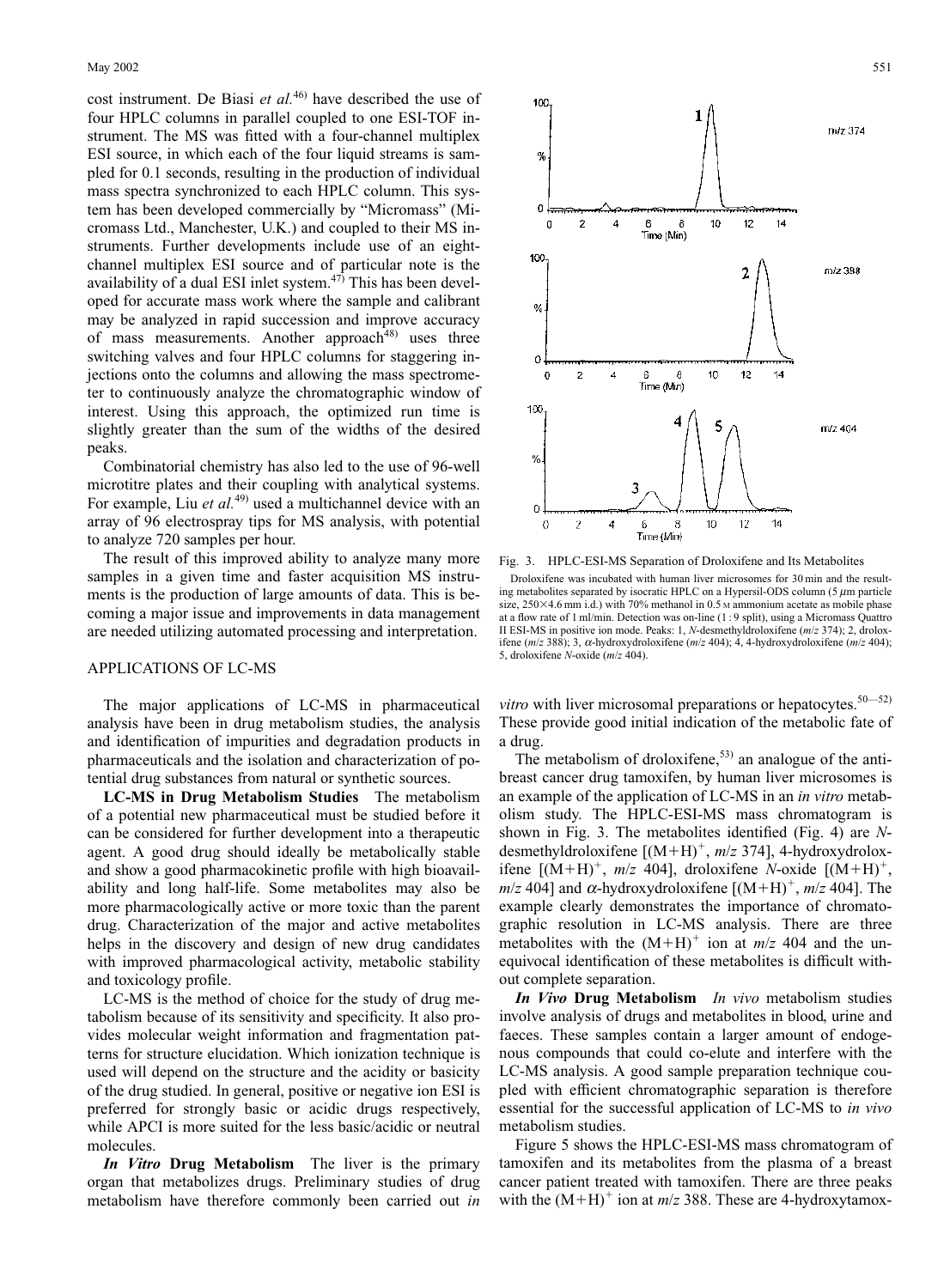

Fig. 4. Structures of Droloxifene and Metabolites Detected in Human Microsomal Incubation I, droloxifene; II, *N*-desmethyldroloxifene; III, droloxifene *N*-oxide; IV, a-hydroxydroloxifene; V, 4-hydroxydroloxifene.



Fig. 5. HPLC-ESI-MS Separation of Tamoxifen and Metabolites in the Plasma of a Patient on Tamoxifen Therapy

The separation was carried out on a Hypersil-ODS column (5  $\mu$ m particle size, 250×4.6 mm i.d.) with 70% methanol in 0.5 M ammonium acetate as mobile phase at a flow rate of 1 ml/min. Detection was on-line (1 : 9 split), using a Micromass Quattro II ESI-MS in positive ion mode. Peaks: 1, 4-hydroxytamoxifen; 2, 49-hydroxytamoxifen; 3, tamoxifen *N*oxide; 4, tamoxifen; 5, *N*-desmethyltamoxifen; 6, endogenous plasma component; 7, *N*-desdimethyltamoxifen.

ifen (peak 1),  $4'$ -hydroxytamoxifen (peak 2) and tamoxifen *N*-oxide (peak 3). Peaks 4 (*m*/*z* 372) and 5 (*m*/*z* 358) are tamoxifen and *N*-desmethyltamoxifen, respectively (Fig. 6). There are also two peaks with the  $(M+H)^+$  ion at  $m/z$  344. Tandem MS/MS analysis showed that peak 6 is an endogenous plasma component not related to tamoxifen and peak 7 is *N*-desdimethyltamoxifen with a characteristic CH<sub>2</sub>CH<sub>2</sub>NH<sub>2</sub> (*m*/*z* 44) fragment. Tamoxifen and its derivatives all share a common characteristic fragmentation pathway<sup>54,55)</sup> of sidechain cleavage to give ions at *m*/*z* 72, 58 or 44 corresponding to  $CH_2CH_2N(CH_3)_2$ ,  $CH_2CH_2NHCH_3$  or  $CH_2CH_2NH_2$ , respectively. Tandem MS/MS thus allows the positive identification of a tamoxifen metabolite.

Figure 7 shows an example of the application of negative ion ESI-MS in *in vivo* metabolism studies; the identification of curcumin metabolites in rat plasma after administration of curcumin *via* the i.v. route.<sup>56)</sup> Curcumin and its derivatives

are phenolic compounds and difficult to detect by positive ion ESI-MS. Three metabolites have been positively identified. These are hexahydrocurcumin (M-H<sup>-</sup>, *m*/*z* 373), hexahydrocurcuminol  $[(M-H)^{-}, m/z]$  375] and hexahydrocurcumin glucuronide  $[(M-H)^{-}, m/z 549]$ . The  $(M-H)^{-}$  ion for curcumin is at *m*/*z* 367. Tandem MS/MS was used for the characterization of the metabolites. Hexahydrocurcumin glucuronide, for example, gave a characteristic  $(M-H)^{-}$  ion at *m*/*z* 177 corresponding to a fragment from the conjugated glucuronic acid.56)

**High-Throughput LC-MS Analysis of Drugs and Metabolites** There has been significant interest in "accelerated drug discovery" brought about by the development of combinatorial chemistry where hundreds of thousands of compounds can be generated within a short time. This led to the need for high-throughput methods of analysis not only during the reaction development, optimization and produc-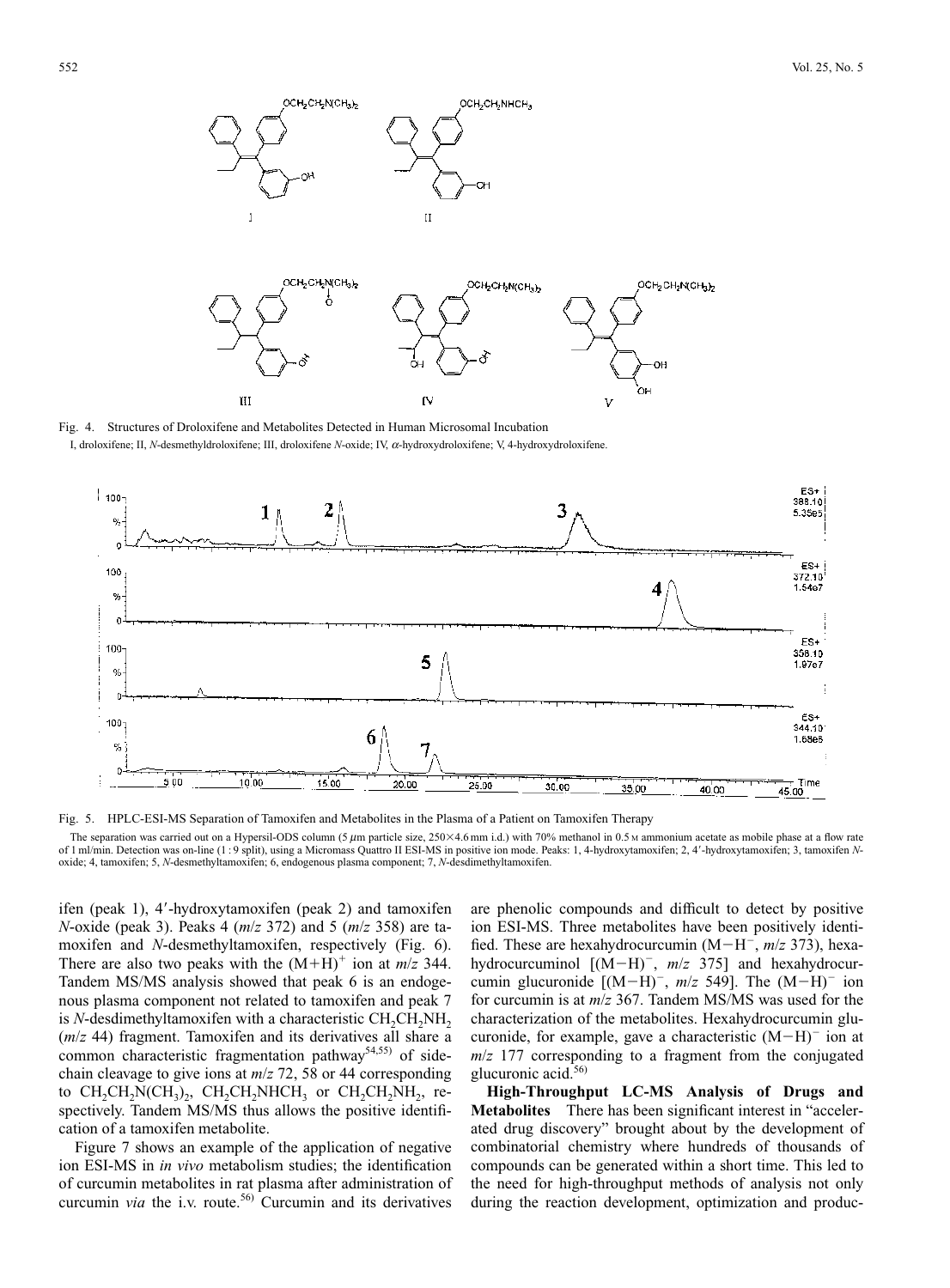

Fig. 6. Structures of Tamoxifen and Metabolites Detected in the Plasma of a Patient on Tamoxifen Therapy I, tamoxifen; II, *N*-desmethyltamoxifen; III, *N*-desdimethyltamoxifen; IV, tamoxifen *N*-oxide; V, 4-hydroxytamoxifen; VI, 49-hydroxytamoxifen.



Fig. 7. HPLC-ESI-MS Separation of Curcumin and Metabolites in Rat Plasma 30 min after Administration of Curcumin (40 mg/kg, i.v.)

The separation was carried out on a Symmetry Shield RP18 column  $(3 \mu m)$  particle size,  $150\times3.9$  mm i.d.) by gradient elution from 5 to 45% acetonitrile in 0.001 M ammonium acetate (pH 4.5) in 60 min, followed by an increase to 95% acetonitrile for a further 20 min at a flow rate of 1 ml/min. Detection was on-line (1 : 9 split), using a Micromass Quattro II ESI-MS in negative ion mode.

tion stages, but also in the biological screening stage where drugs and metabolites are analysed in *in vitro* and *in vivo* biological samples.<sup>57)</sup> High-throughput approaches to sample preparation coupled with LC-MS greatly improved the speed and sensitivity of analysis necessary for the accelerated drug discovery process.

The two main methods of high-throughput sample preparation are based on the use of automated 96-well extraction procedures. This can be in the solid phase extraction  $(SPE)^{58-62}$  or liquid-liquid extraction<sup>63—68)</sup> format. The principles, operation procedures and applications of these methods have been described.<sup>58—68)</sup> In these methods, a robotic liquid handling system is used to handle and process samples automatically, thus eliminating the time consuming manual steps in sample preparation.

High-throughput sample preparation is sometimes coupled with fast LC separation on short columns with on-line tandem MS/MS for the resolution of co-eluting peaks to further shorten the analysis time. While this technique may work for relatively clean extracts with few components, it is always advisable to achieve complete separation of analytes, as demonstrated in the analysis of droloxifene and tamoxifen metabolites above. Tandem MS/MS may assist with the identification of overlapping peaks of different structures, but not necessarily isomers. Matrix effects such as the suppression and modification of ionization by co-eluting endogenous components $69-71$  must also be considered.

Fast-flow on-line extraction methods based on the column switching technique have been described.<sup>72-76)</sup> Biological samples, *e.g.* plasma, are injected directly into the LC-MS system without prior sample preparation. A narrow-bore HPLC column packed with large particle size material is used to extract small molecule analytes but allows unretained large molecules such as plasma proteins to flow to waste at high mobile phase flow-rate. The adsorbed analytes are then eluted through a column-switching valve into an analytical column for LC-MS/MS analysis. Very fast analysis can be achieved with this method. Again, care should be taken to ensure that there is no matrix effect in this high-throughput LC-MS/MS system. An LC-MS system that does not compromise on chromatographic separation but is capable of analyzing several samples in parallel, as in multiplexed LC-MS-MS systems, would increase the efficiency of the use of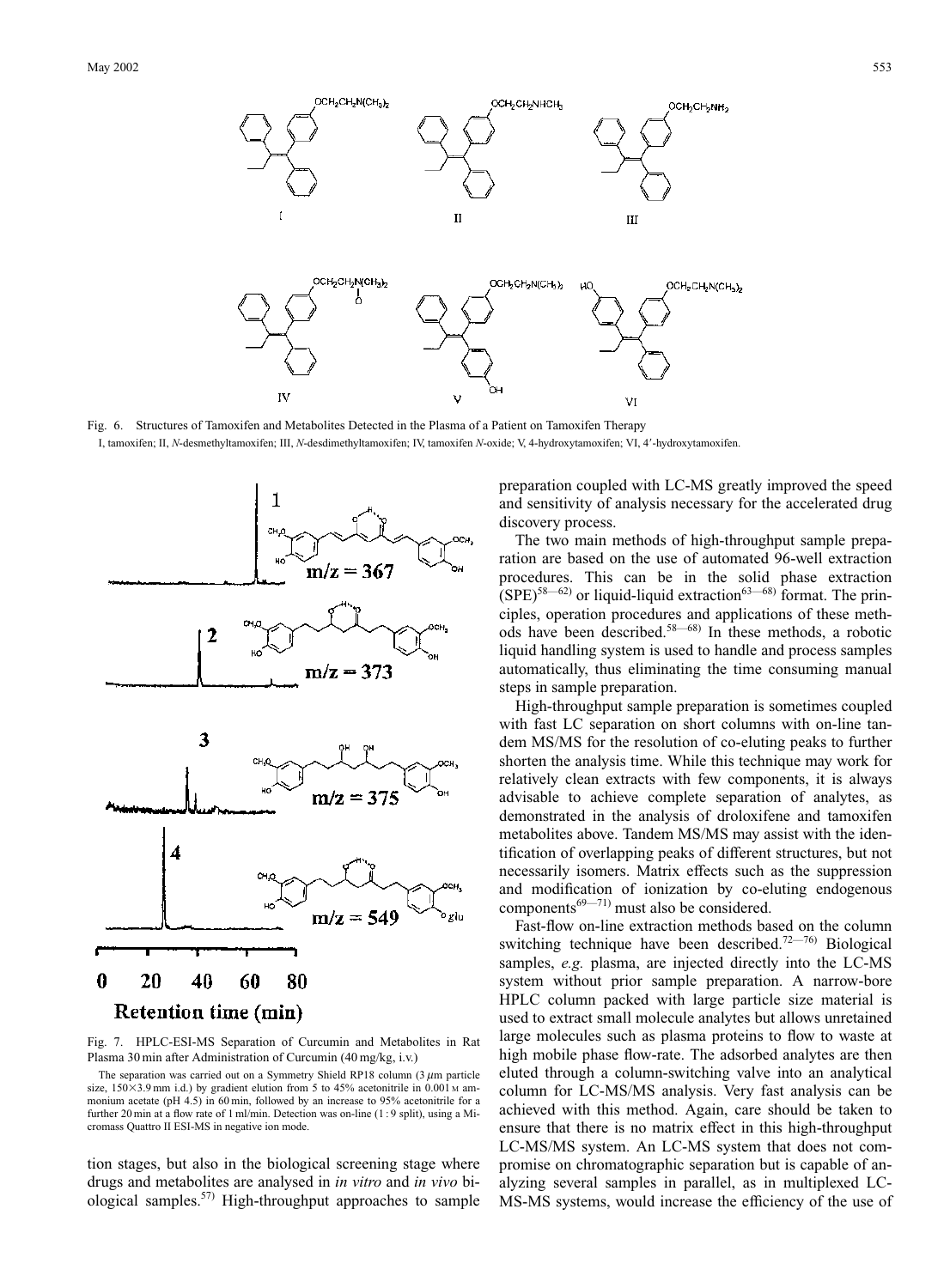the mass spectrometer and decrease the possibility of introducing matrix effects.

**Analysis and Identification of Impurities and Degradation Products in Pharmaceuticals** Drug Regulation Authorities require the purity of a pharmaceutical to be fully defined and the presence of impurities be fully tested and evaluated. This is important to ensure that the observed pharmacological and toxicological effects are truly those of the pharmaceutical and not due to the impurities. Analysis and monitoring of impurities and degradation products in formulated pharmaceuticals are essential for ensuring that no compounds with deleterious effects are generated during their shelf life. The identification of degradation products will aid in the understanding of potential side effects associated with degradation and in the design of a more favourable formulation and synthesis of new drugs with greater stability.

Impurities present in pharmaceuticals are mainly formed during the synthetic process from raw chemicals, intermediates, solvents and by-products. Raw chemicals and intermediates for drug manufacturing do not have the same purity requirements as the final pharmaceuticals. They are likely to contain components that affect the purity of the final manufactured pharmaceutical. Solvents used in the synthesis may also contain impurities that could react to generate pharmaceutical impurities. By-products are often generated during synthesis and are another source of pharmaceutical impurities.

Monitoring and controlling the penultimate step of pharmaceutical synthesis is crucial for the production of a relatively pure drug and the identification of any potential impurities present.

Impurities in pharmaceuticals may also arise from the ingredients used in dosage formulation and/or in the process of formulation where temperature, humidity and light may all play a part.

Drug degradation is often complex and unpredictable. The most common degradation processes are oxidation, hydrolysis and dehydration; Other processes include adduct formation with excipients, dimerization and rearrangement.

The International Conference on Harmonization (ICH) of Technical Requirements for Registration of Pharmaceuticals for Human Use has published guidelines for the reporting, identification and qualification of impurities in pharmaceuticals (ICH Q3A Impurities in new drug substances and ICH Q3B Impurities in new drug products, October 1999). The thresholds for reporting of unknown impurities and identification and qualification of impurities and degradants in new drugs are shown in Table 1.

Since impurities and degradants are usually present in relatively small quantities compared to the drug, an analytical technique capable of separating a mixture containing highly varied concentrations of analytes with sensitive and specific detection is required. LC-MS is therefore widely used for this purpose.77—81)

However, it is useful to use an UV-Visible detector in conjunction with mass spectrometry for the estimation and identification of impurities, especially for the unknowns. The UVvisible absorption and response factor of related compounds tend to be similar, while their MS ionization efficiencies can be significantly different.

Figure 8 shows the HPLC separation of impurities and

Table 1. Thresholds for Reporting, Identification and Qualification of Impurities and Degradants in Pharmaceuticals

| Maximum<br>daily dose                 | Reporting                   | Identification              | Oualification                                                 |
|---------------------------------------|-----------------------------|-----------------------------|---------------------------------------------------------------|
| Drug substance                        |                             |                             |                                                               |
| $\leq$ 2 g/d                          | $0.05\%$                    | $0.1\%$ or $1 \text{ mg/d}$ | $0.1\%$ or $1 \text{ mg/d}$<br>Intake (whichever<br>is lower) |
| $>2$ g/d                              | 0.03%                       | 0.05%                       | 0.05%                                                         |
| Drug product                          |                             |                             |                                                               |
| $<$ 1 mg                              | 1\% or 5 $\mu$ g/d          | $1\%$ or 5 $\mu$ g/d        |                                                               |
| $1 - 10$ mg                           | 0.5% or 20 $\mu$ g/d        | 0.5% or 20 $\mu$ g/d        |                                                               |
| $<$ 10 mg                             |                             |                             | 1\% or 50 $\mu$ g/d                                           |
| $10 - 100$ mg                         |                             |                             | 0.5% or 200 $\mu$ g/d                                         |
| $>10$ mg $-2$ g                       | $0.2\%$ or $2 \text{ mg/d}$ | $0.2\%$ or $2 \text{ mg/d}$ |                                                               |
| $>100 \,\mathrm{mg} - 2 \,\mathrm{g}$ |                             |                             | $0.2\%$ or $2 \text{ mg/d}$                                   |
| $\leq$ 1 g                            | $0.1\%$                     |                             |                                                               |
| >1 g                                  | 0.05%                       |                             |                                                               |
| >2 g                                  |                             | $0.1\%$                     |                                                               |

degradants in 5,10,15,20-tetra(*m*-hydroxyphenyl)chlorin  $(mTHPC)$ , a photodynamic therapeutic agent for cancer<sup>82)</sup> with, a) detection at 423 nm and b) positive ion ESI-MS detection. Three impurity peaks are detected in this batch of drug. Peak 1, with the  $(M+H)^+$  ion at  $m/z$  679, is 5,10,15,20tetra(*m*-hydroxyphenyl)porphyrin (*m*-THPP), the oxidation product of  $m$ -THPC ( $m/z$  681). Peak 2 has an  $(M+H)^+$  ion at *m*/*z* 697, indicating hydroxylation of the *m*-THPC molecule. This compound was easily dehydrated to give an  $(M+H)^+$ ion at *m*/*z* 679 corresponding to *m*-THPP when subjected to tandem MS/MS analysis. It is therefore consistent with substitution by an –OH group at the reduced pyrrole ring of *m*-THPC to give  $\beta$ -hydroxy-*m*-THPC (Fig. 9), rather than at a double bond of a pyrrole or phenyl ring.<sup>83)</sup> Peaks 1 and 2 are therefore degradation products caused by the oxidation of *m*-THPC.

Peak 3 is an impurity carried over from the synthetic process. It has an  $(M+H)^+$  ion at  $m/z$  683 corresponding to further reduction of *m*-THPC to give the isobacteriochlorin structure (Fig. 9). It is 5,10,15,20-tetra(*m*-hydroxyphenyl) isobacteriochlorin.

The large *m*-THPC peak (peak 4), detected at 423 nm was not allowed to enter the ESI-MS ion source by disconnecting the LC-MS interface just before the peak was eluted, to avoid heavy contamination of the ESI ion source by a large amount of *m*-THPC. A switching valve may also be used to divert eluent from the MS in such cases.

**Analysis of Chiral Impurities in Pharmaceuticals** The separation and detection of chiral impurities in pharmaceuticals are of great importance because the D-isomer of a drug can have very different pharmacological, metabolic and toxicological activity from the L-isomer.

LC-MS has been used for the analysis of chiral amino acids in the identification of chiral impurities present in diastereomeric peptide drugs.<sup>81)</sup> The peptide is hydrolyzed and the amino acids released are derivatized with  $N^2$ -(5-fluoro-2,3-dinitrophenyl)-L-alanine amide (Marfey's reagent), which converts the amino acid enatiomers into the corresponding diastereoisomers for separation and detection by HPLC-MS.<sup>81,84)</sup> The specificity of the MS detection eliminated interference from other peaks encountered when an UV detector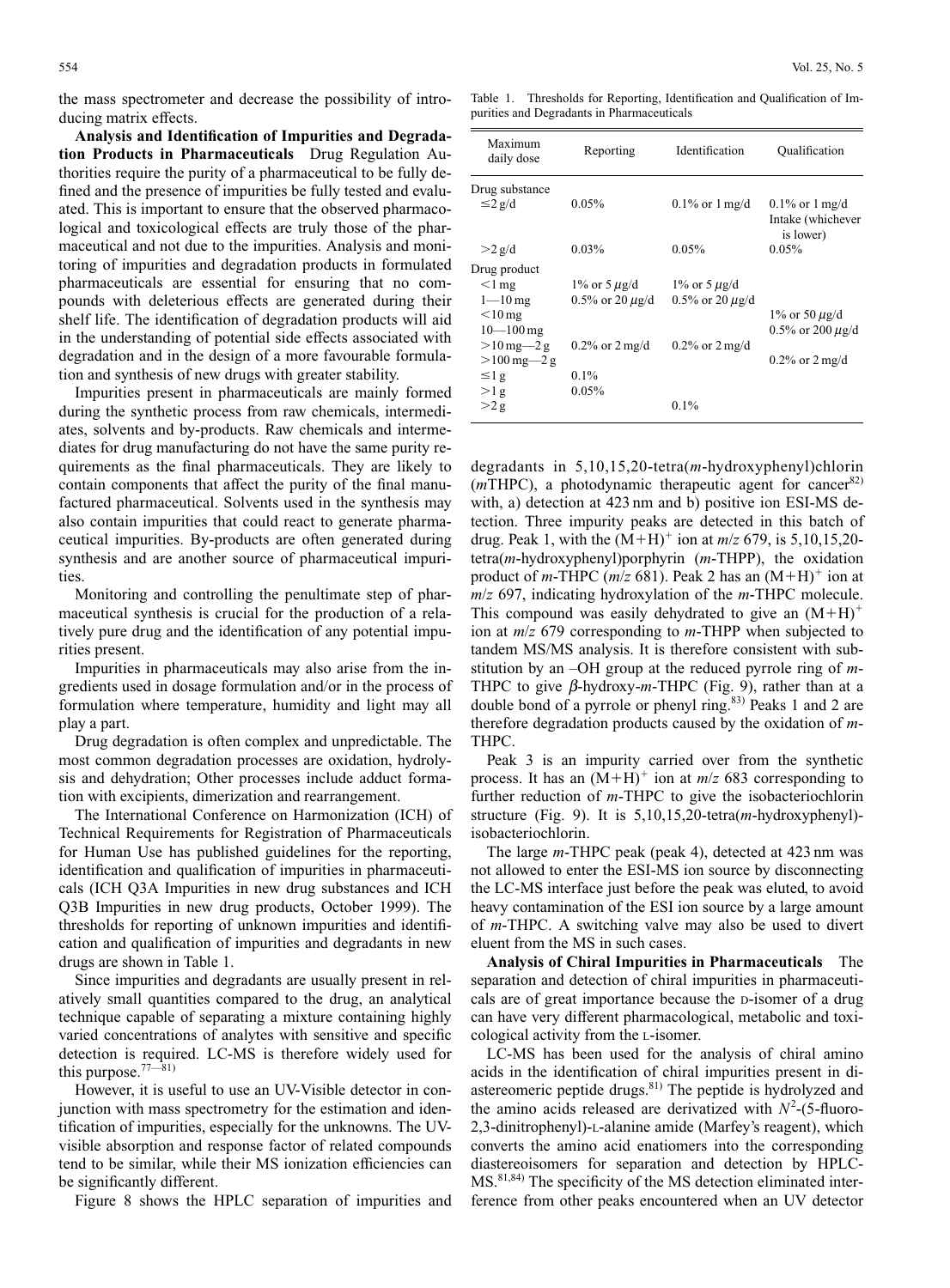





Fig. 9. Structures of *m*THPC and Its Impurity and Degradation Products I, *m*THPC; II, *mTHPP*; III, β-hydroxy-*mTHPC*; IV, isobacteriochlorin.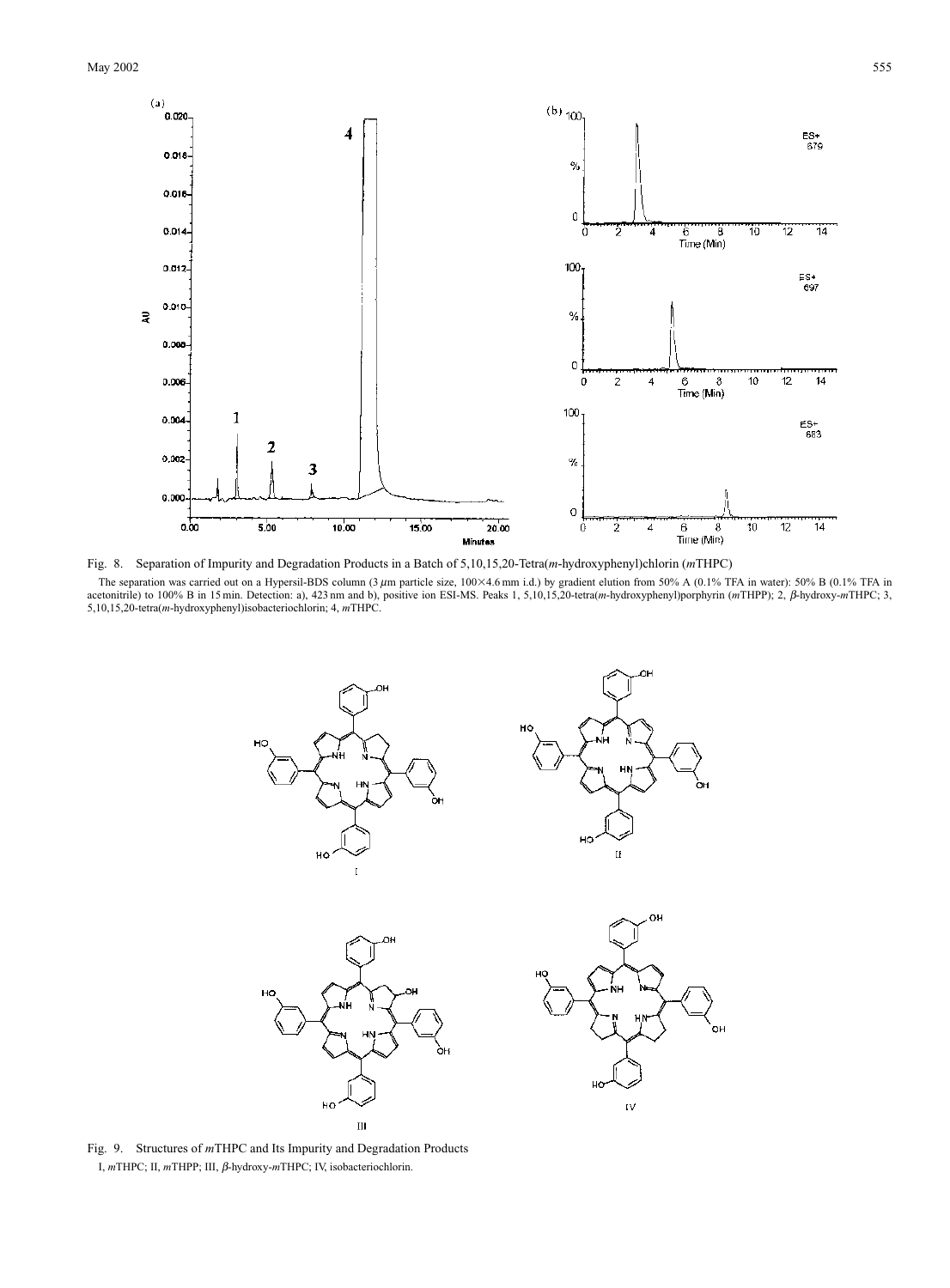Diastereoisomeric derivatization followed by LC-MS separation and detection is also useful for the analysis of chiral acidic drugs *e.g.* 2-arylpropionic acids. Although chiral stationary phases can be used for the enantiomeric separation of these drugs, the sensitivity of detection by negative ion ESI-MS was poor.<sup>85)</sup> They have been derivatized with benzofuran fluorescent reagents for enatiomeric separation by HPLC with fluorometric detection.<sup>85)</sup> These benzofuran derivatives are also ideal for sensitive and specific detection by positive ion ESI-MS without interference.

Diastereomeric derivatization with a suitable reagent that confers favourable MS properties to the molecules is a technique worth exploring for chiral drug analysis.

## FUTURE TRENDS AND PERSPECTIVES

LC-MS has proved to be an extremely sensitive and specific technique for the analysis of pharmaceuticals. It plays important roles in the studies of drug metabolism, $86$ ) discovery of new drug candidates and the analysis, identification and characterization of impurities and degradants in drug substances and products.

Technical advances in MS continue, with improvements in sensitivity and resolution. The trend is towards the further development of hybrid instruments such as Q-TOF. FT-ICR will become more prominent as developments are made and instruments become less complex and more available. The likely importance of proteomics in pharmaceutical development will have implications for MS, leading to the further requirements for high resolution sequencing.

Coupling high-throughput sample preparation techniques with multiplexed LC-MS-MS will lead to even faster analysis and the potential of interfacing LC-NMR with MS to give an LC-NMR-MS system will allow the unequivocal identification of drugs and metabolites.87,88)

The technical difficulties in linking micro and capillary separation techniques with nanospray MS are being solved and advances in this front can be expected. The use of microfluidic systems offers prospects for miniaturized chip separations and even the possibility of miniaturized mass spectrometers in the rather more distant future. The capabilities and expertise of Japan in miniaturized electronics on chips may be directed in this area.

#### REFERENCES

- 1) Barber M., Bordoli R. S., Sedgwick R. D., Tyler A. N., *J. Chem. Soc. Chem. Commun.*, **1981**, 325—327 (1981).
- 2) Scott R. P. W., Scott C. G., Karpov G. V., Munroe M., Hess J., *J. Chromatogr.*, **99**, 395—405 (1974).
- 3) McFadden W. H., Schwartz H. L., Evans S., *J. Chromatogr.*, **122**, 389—396 (1976).
- 4) Baldwin M. A., McLafferty F. W., *Org. Mass Spectrom.*, **7**, 1353— 1356 (1973).
- 5) Arpino P. J., Baldwin M. A., McLafferty F. W., *Biomed. Mass Spectrom.*, **1**, 80—82 (1974).
- 6) Caprioli R. M., Fan T., Cottrell J. S., *Anal. Chem.*, **58**, 2949—2954 (1986).
- 7) Vestal M. L., *Mass Spectrom. Rev.*, **10**, 53—58 (1983).
- 8) Winkler P. C., Perkins D. D., Williams D. K., Browner R. F., *Anal. Chem.*, **60**, 489—495 (1988).
- 9) Dole M., Mach L. L., Hines R. L., Mobley R. C., Ferguson L. D., Alice M. B., *J. Chem. Phys.*, **49**, 2240—2249 (1968).
- 10) Whitehouse C. M., Dreyer R. N., Yamashita M., Fenn J. B., *Anal. Chem.*, **57**, 675—679 (1985).
- 11) Bruins A. P., Covey T. R., Henion J. D., *Anal. Chem.*, **59**, 2642—2644 (1987).
- 12) Banks J. F., Quinn J. P., Whitehouse C. M., *Anal. Chem.*, **66**, 3688— 3695 (1994).
- 13) Cole R. B. (ed.), "Electrospray Ionisation Mass Spectrometry-Fundamentals, Instrumentation and Applications," Wiley, New York, 1997.
- 14) Gaskell S. J., *J. Mass Spectrom.*, **32**, 677—688 (1997).
- 15) Guiochon G., Colin H., "Proceedings of the 2nd International Congress on Techniques in Environmental Chemistry," ed. by Albaiges J., Barcelona, Spain, Nov. 1981, Pergamon Press, Oxford, 1982, pp. 169—175.
- 16) Covey T., "Biological and Biotechnological Applications of Electrospray Ionisation Mass Spectrometry," ed. by Snyder A. P., ACS Symposium Series 619, American Chemical Society, Washington, DC, 1996, pp. 21—59.
- 17) Chowdury S. K., Chait B. T., *Anal. Chem.*, **63**, 1660—1664 (1991).
- 18) Gale D. C., Smith R. D., *Rapid Commun. Mass Spectrom.*, **7**, 1017— 1021 (1993).
- 19) Emmett M. R., Caprioli R. M., *J. Am. Soc. Mass Spectrom.*, **5**, 605— 613 (1994).
- 20) Wilm M. S., Mann M., *Int. J. Mass Spectrom. Ion processes*, **136**, 167—180 (1994).
- 21) Wilm M. S., Mann M., *Anal. Chem.*, **68**, 1—8 (1996).
- 22) Xue Q., Dunayevskiy Y. M., Foret F., Karger B. L., *Rapid Commun. Mass Spectrom.*, **11**, 1253—1256 (1997).
- 23) Ramsey R. S., Ramsey J. M., *Anal. Chem.*, **69**, 1174—1178 (1997).
- 24) Figeys D., Ning Y., Abersold R., *Anal. Chem.*, **69**, 3153—3160 (1997).
- 25) Licklider L., Wang X.-Q., Deasi A., Tai Y.-C., Lee T. D., *Anal. Chem.*, **72**, 367—375 (2000).
- 26) de Mello A. J., *Lab. on a Chip*, **1**, 7N—12N (2001).
- 27) Apffel A., Fischer S., Goldberg G., Goodley P., Kuhlmann F., "Proceedings of the 42nd ASMS Conference on Mass Spectrometry and Allied Topics," Chicago, IL., 1994, pp. 772—773.
- 28) Kuhlmann F. E., Apfel A., Fischer S. M., Goldberg G., Goodley P. C., *J. Am. Soc. Mass Spectrom.*, **6**, 1221—1225 (1995).
- New A. P., Wolff J. C., Crabtree S., Freitas dos Santos L., Okafo G., Lee J., Divan K., *J. Chromatogr. A*, **913**, 205—208 (2001).
- 30) Syage J. A., Evans M. D., Hanold K. A., *Amer. Lab.*, **32**, 42—45 (2000).
- 31) Robb D. B., Covey T. R., Bruins A. P., *Anal. Chem.*, **72**, 3653—3659 (2000).
- 32) Cappiello A., Famiglini G., Mangani F., Palma P., *Mass Spectrom. Rev.*, **20**, 88—104 (2001).
- 33) Stevenson T. L., Loo J. A., Greis K. D., *Anal. Biochem.*, **262**, 99—109 (1998).
- 34) Gusev A. I., *Fresenius J. Anal. Chem.*, **366**, 691—700 (2000).
- 35) Smith R. D., Barinaga C. J., Usdeth H. R., *Anal. Chem.*, **60**, 1948— 1952 (1988).
- 36) Von Bocke A., Nicholson G., Bayer E., *Electrophoresis*, **22**, 1251— 1266 (2001).
- 37) Verheij E. R., Tjaden U. R., Niessen W. M. A., van der Greef J., *J. Chromatogr.*, **554**, 339—349 (1991).
- 38) Gordon D. B., Lord G. A., Jones D. S., *Rapid Commun. Mass Spectrom.*, **8**, 544—548 (1994).
- 39) Bartle K. D., Myers P., *J. Chromatogr. A*, **916**, 3—23 (2001).
- 40) Bartle K. D., Myers P. (eds.), "Capillary Electrochromatography," RSC Chromatography Monographs, Royal Society of Chemistry, Cambridge, 2001.
- 41) Guilhaus M., Selby D., Mlynski V., *Mass Spectrom. Rev.*, **19**, 65—107 (2000).
- 42) Yang L., Wu N., Clement R. P., Rudewicz P. J., "Presentation at the 15th International Mass Spectrometry Meeting," Barcelona, 27th Aug.-1st. Sept. 2000.
- 43) Costello C. E., *Curr. Opinion in Biotechnol.*, **10**, 22—28 (1999).
- 44) Shen Y., Zhao R., Belov M. E., Conrads T. P., Anderson G. A., Tang K., Pasa-Tolic L., Veenstra T. D., Lipton M. S., Usdeth H. R., Smith R. D., *Anal. Chem.*, **73**, 1766—1775 (2001).
- 45) Shen Y., Tolic N., Zhao R., Pasa-Tolic L., Li L., Berger S. J., Harkewicz R., Andeson G. A., Belov M. E., Smith R. D., *Anal. Chem.*, **73**, 3011—3021 (2001).
- 46) De Biasi V., Haskins N., Organ A., Bateman R., Giles K., Jarvis S., *Rapid Comm. Mass Spectrom.*, **13**, 1165—1168 (1999).